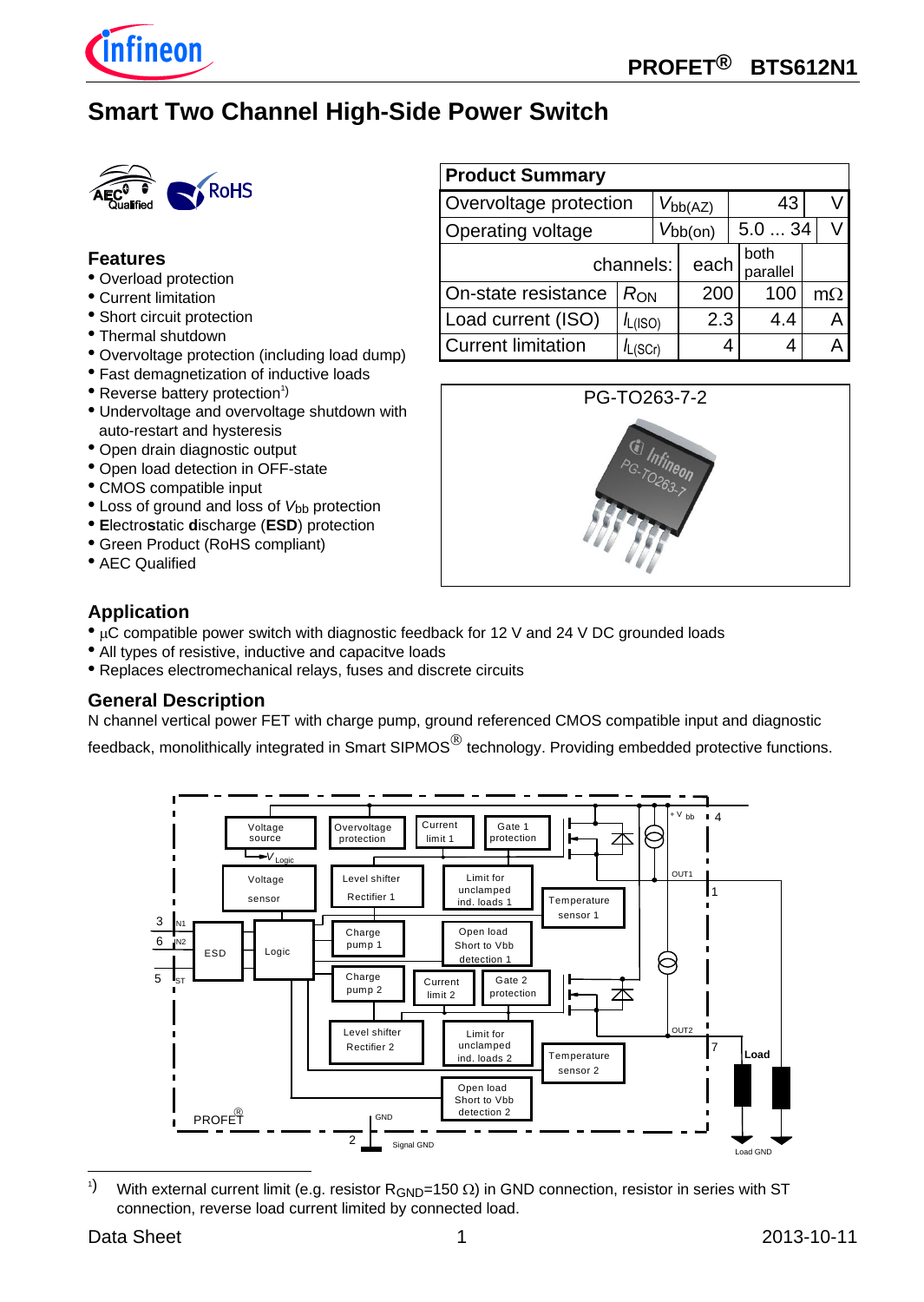

| Pin | <b>Symbol</b>   | <b>Function</b>                                                  |
|-----|-----------------|------------------------------------------------------------------|
|     | OUT1 (Load, L)  | Output 1, protected high-side power output of channel 1          |
| 2   | <b>GND</b>      | Logic ground                                                     |
|     | IN <sub>1</sub> | Input 1, activates channel 1 in case of logical high signal      |
|     | <b>Vbb</b>      | Positive power supply voltage,<br>the tab is shorted to this pin |
| 5   | <b>ST</b>       | Diagnostic feedback: open drain, low on failure                  |
| 6   | IN2             | Input 2, activates channel 2 in case of logical high signal      |
|     | OUT2 (Load, L)  | Output 2, protected high-side power output of channel 2          |

| <b>Maximum Ratings</b> at $T_i = 25$ °C unless otherwise specified                                                                                                                          |                          |               |             |
|---------------------------------------------------------------------------------------------------------------------------------------------------------------------------------------------|--------------------------|---------------|-------------|
| Parameter                                                                                                                                                                                   | <b>Symbol</b>            | <b>Values</b> | Unit        |
| Supply voltage (overvoltage protection see page 4)                                                                                                                                          | $V_{\rm bb}$             | 43            | v           |
| Supply voltage for short circuit protection<br>$T_{\rm i \; Start} = -40 \ldots + 150^{\circ}C$                                                                                             | $V_{\text{bb}}$          | 34            | $\vee$      |
| Load dump protection <sup>2</sup> ) $V_{\text{LoadDump}} = U_A + V_s$ , $U_A = 13.5$ V<br>$R_1^3$ = 2 $\Omega$ , $R_1$ = 5.3 $\Omega$ , $t_0$ = 200 ms, IN = low or high                    | $V_{\text{Load dump}}^4$ | 60            | $\vee$      |
| Load current (Short circuit current, see page 5)                                                                                                                                            | $I_{\mathsf{L}}$         | self-limited  | A           |
| Operating temperature range                                                                                                                                                                 | $T_{\rm i}$              | $-40+150$     | $^{\circ}C$ |
| Storage temperature range                                                                                                                                                                   | $T_{\rm stg}$            | $-55+150$     |             |
| Power dissipation (DC), $T_C \leq 25$ °C                                                                                                                                                    | $P_{\text{tot}}$         | 36            | W           |
| Inductive load switch-off energy dissipation, single pulse<br>$V_{\rm bb}$ = 12V, $T_{\rm i, start}$ = 150°C, $T_{\rm C}$ = 150°C const.<br>one channel, $I_1 = 2.3$ A, $Z_1 = 89$ mH, 0 Ω: | $E_{AS}$                 | 290           | mJ          |
| both channels parallel, $I_1 = 4.4$ A, $Z_1 = 47$ mH, 0 $\Omega$ :                                                                                                                          |                          | 580           |             |
| see diagrams on page 9                                                                                                                                                                      |                          |               |             |
| Electrostatic discharge capability (ESD)<br>IN:<br>(Human Body Model)<br>all other pins:<br>acc. MIL-STD883D, method 3015.7 and ESD assn. std. S5.1-1993                                    | V <sub>ESD</sub>         | 1.0<br>2.0    | kV          |
| Input voltage (DC)                                                                                                                                                                          | $V_{\text{IN}}$          | $-10+16$      |             |
| Current through input pin (DC)                                                                                                                                                              | $I_{\text{IN}}$          | ±2.0          | mA          |
| Current through status pin (DC)                                                                                                                                                             | $I_{ST}$                 | ±5.0          |             |
| see internal circuit diagrams page 7                                                                                                                                                        |                          |               |             |

 $2)$ Supply voltages higher than  $V_{bb(AZ)}$  require an external current limit for the GND and status pins, e.g. with a 150  $\Omega$  resistor in the GND connection and a 15 k $\Omega$  resistor in series with the status pin. A resistor for the protection of the input is integrated.

 $\mathcal{R}_{\mid}$  = internal resistance of the load dump test pulse generator

 $^{4)}$  V<sub>Load dump</sub> is setup without the DUT connected to the generator per ISO 7637-1 and DIN 40839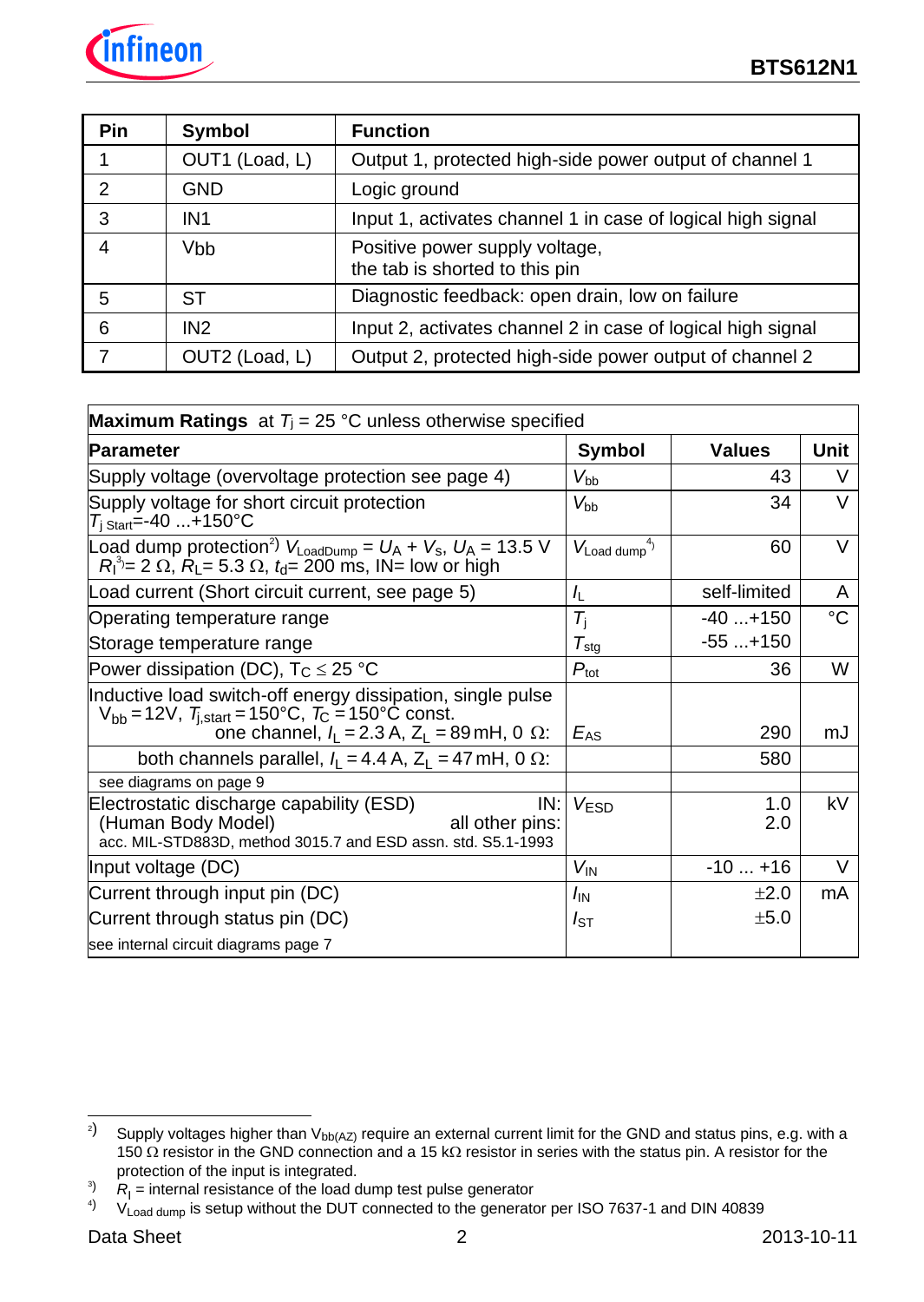

| <b>Thermal Characteristics</b>  |                                              |            |               |              |            |     |
|---------------------------------|----------------------------------------------|------------|---------------|--------------|------------|-----|
| <b>Parameter and Conditions</b> | <b>Symbol</b>                                |            | <b>Values</b> |              | Unit       |     |
|                                 |                                              |            | mın           | typ          | max        |     |
| Thermal resistance              | chip - case, both channels:<br>each channel: | $R_{thJC}$ |               | $-$<br>$- -$ | 3.5<br>7.0 | K/W |
|                                 | junction - ambient (free air):               | $R_{thJA}$ | $- -$         | --           | 75         |     |
|                                 | SMD version, device on PCB <sup>5</sup> ):   |            |               | 37           |            |     |

# **Electrical Characteristics**

| <b>Parameter and Conditions, each channel</b>                | Symbol |     | <b>Values</b> |     |  |
|--------------------------------------------------------------|--------|-----|---------------|-----|--|
| at $T_1 = 25$ °C, $V_{bb} = 12$ V unless otherwise specified |        | min | typ           | max |  |

## **Load Switching Capabilities and Characteristics**

| On-state resistance (pin 4 to 1 or 7)                                                  |                                     |                  |     |     |     |           |
|----------------------------------------------------------------------------------------|-------------------------------------|------------------|-----|-----|-----|-----------|
| $I_{\perp}$ = 1.8 A                                                                    | $T = 25$ °C:                        | $R_{ON}$         |     | 160 | 200 | $m\Omega$ |
| each channel                                                                           | $T_{i}=150$ °C:                     |                  |     | 320 | 400 |           |
| Nominal load current, ISO Norm (pin 4 to 1 or 7)                                       |                                     |                  | 1.8 | 2.3 |     |           |
| $V_{ON} = 0.5 \text{ V}, T_{C} = 85 \text{ °C}$                                        | each channel:                       | $I_{L(ISO)}$     | 3.5 | 4.4 |     | A         |
|                                                                                        | both channels parallel:             |                  |     |     | --  |           |
| Output current (pin 1 or 7) while GND disconnected                                     |                                     | $I_{L(GNDhigh)}$ |     |     | 10  | mA        |
| or GND pulled up, $V_{bb}=30$ V, $V_{IN}=0$ , see diagram                              |                                     |                  |     |     |     |           |
| page 8                                                                                 |                                     |                  |     |     |     |           |
| Turn-on time<br>$IN \Box$                                                              | to 90% $V_{\text{OUT}}$ :           | $t_{\rm on}$     | 80  | 200 | 400 | μS        |
| Turn-off time                                                                          | IN $\top$ to 10% $V_{\text{OUT}}$ : | $t_{\rm off}$    | 80  | 200 | 400 |           |
| $R_{L} = 12 \Omega$ , $T_{I} = -40+150^{\circ}C$                                       |                                     |                  |     |     |     |           |
| Slew rate on                                                                           |                                     | $dV/dt_{on}$     | 0.1 |     |     | $V/\mu s$ |
| 10 to 30% $V_{\text{OUT}}$ , R <sub>L</sub> = 12 $\Omega$ , T <sub>i</sub> =-40+150°C  |                                     |                  |     |     |     |           |
| Slew rate off                                                                          |                                     | -d $V/dt_{off}$  | 0.1 |     |     | $V/\mu s$ |
| 70 to 40% $V_{\text{OUT}}$ , R <sub>L</sub> = 12 $\Omega$ , T <sub>i</sub> =-40+150 °C |                                     |                  |     |     |     |           |

j  $^{5)}$   $\,$  Device on 50mm\*50mm\*1.5mm epoxy PCB FR4 with 6cm $^{2}$  (one layer, 70 $\mu$ m thick) copper area for V $_{\rm bb}$ connection. PCB is vertical without blown air.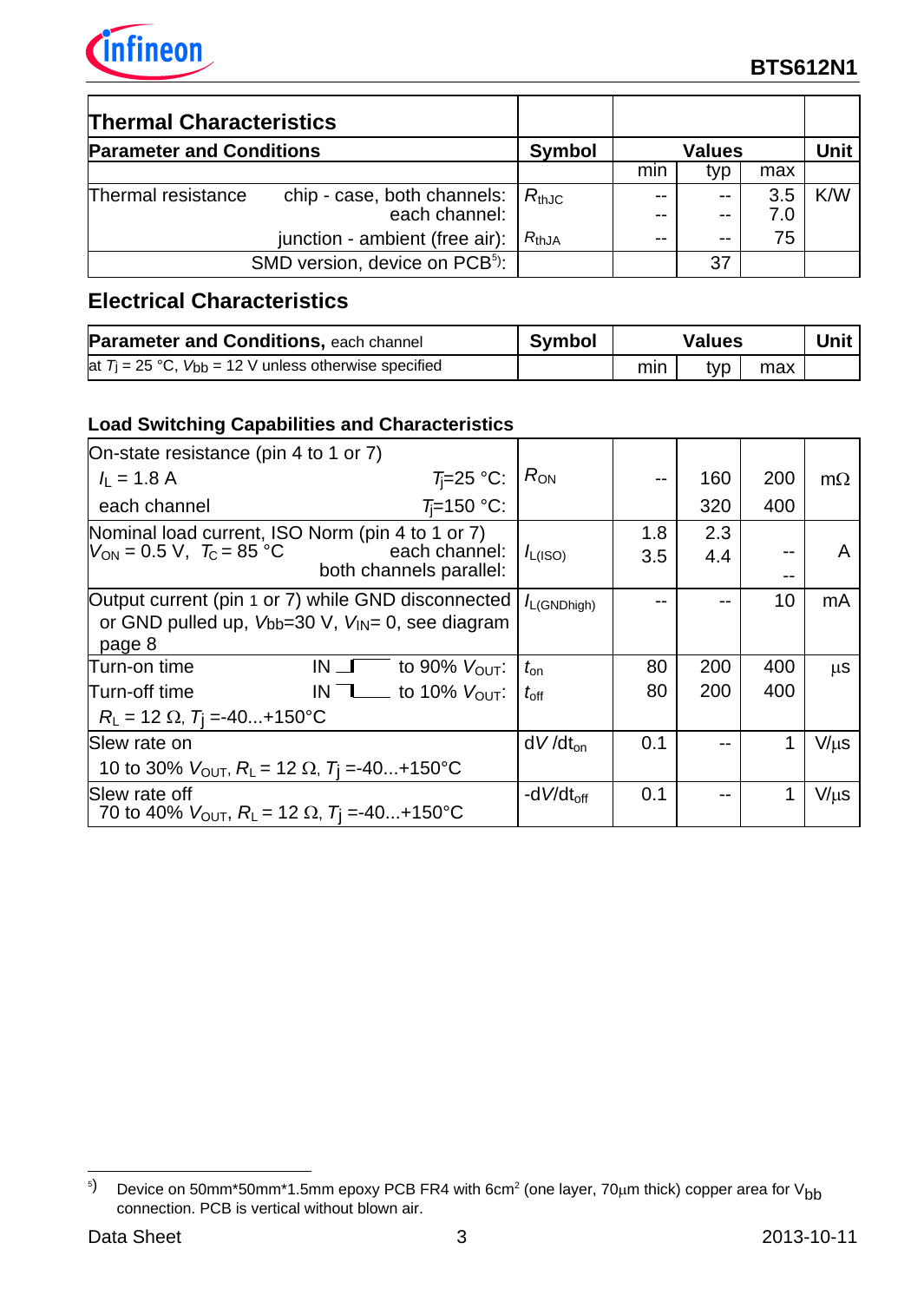

| Parameter and Conditions, each channel                                                                                 |                                                              | Symbol                        |     | <b>Values</b> |            | Unit   |
|------------------------------------------------------------------------------------------------------------------------|--------------------------------------------------------------|-------------------------------|-----|---------------|------------|--------|
|                                                                                                                        | at $T_j$ = 25 °C, $V_{bb}$ = 12 V unless otherwise specified |                               | min | typ           | max        |        |
| <b>Operating Parameters</b>                                                                                            |                                                              |                               |     |               |            |        |
| Operating voltage <sup>6</sup> )                                                                                       | $T_1 = -40+150$ °C:                                          | $V_{\text{bb}(on)}$           | 5.0 | --            | 34         | $\vee$ |
| Undervoltage shutdown                                                                                                  | $T_i = -40+150$ °C:                                          | $V_{\text{bb}(\text{under})}$ | 3.5 |               | 5.0        | $\vee$ |
| $T_j = -40+25^{\circ}C$ :<br>$T_j = +150^{\circ}C$ :<br>Undervoltage restart                                           |                                                              | $V_{\text{bb (u rst)}}$       |     |               | 5.0<br>7.0 | $\vee$ |
| Undervoltage restart of charge pump<br>see diagram page 12                                                             | $V_{bb(ucp)}$                                                | $-$                           | 5.6 | 7.0           | $\vee$     |        |
| Undervoltage hysteresis<br>$\Delta V_{\text{bb(under)}} = V_{\text{bb(}u \text{ rst)}} - V_{\text{bb(}u \text{ rdt)}}$ |                                                              | $\Delta V_{\rm bb (under)}$   | --  | 0.2           |            | $\vee$ |
| Overvoltage shutdown                                                                                                   | $T_i = -40+150$ °C:                                          | $V_{\text{bb(over)}}$         | 34  | $-$           | 43         | V      |
| Overvoltage restart                                                                                                    | $T_1 = -40+150$ °C:                                          | $V_{\text{bb(o} \text{rst})}$ | 33  |               | --         | V      |
| Overvoltage hysteresis                                                                                                 | $T_1 = -40+150$ °C:                                          | $\Delta V_{\text{bb(over)}}$  | $-$ | 0.5           | --         | $\vee$ |
| Overvoltage protection <sup>7</sup>                                                                                    | $T_1 = -40+150$ °C:                                          | $V_{bb(AZ)}$                  | 42  | 47            |            | V      |
| $I_{\text{bb}}=40 \text{ mA}$                                                                                          |                                                              |                               |     |               |            |        |
| Standby current (pin 4),                                                                                               |                                                              | $I_{\text{bb(off)}}$          |     |               |            | μA     |
| $V_{IN} = 0$                                                                                                           | $T_i = -40+150$ °C:                                          |                               |     | 90            | 150        |        |
| Operating current (Pin 2) <sup>8</sup> ), $V_{\text{IN}}=5$ V                                                          | <i>I</i> GND                                                 |                               | 0.6 | 1.2           | mA         |        |
| both channels on, $T_i = -40+150^{\circ}C$ ,                                                                           |                                                              |                               |     |               |            |        |
| Operating current (Pin 2) <sup>8)</sup><br>one channel on, $T_1 = -40+150^{\circ}C$ :                                  |                                                              | <i>I</i> GND                  | --  | 0.4           | 0.7        | mA     |

 $6)$ <sup>6)</sup> At supply voltage increase up to  $V_{bb}$ = 5.6 V typ without charge pump,  $V_{\text{OUT}} \approx V_{bb}$  - 2 V  $^7$ <br><sup>7</sup> See also  $V_{\text{ON/Cl}}$ ) in table of protection functions and circuit diagram page 8.

<sup>&</sup>lt;sup>7)</sup> See also  $V_{ON(CL)}$  in table of protection functions and circuit diagram page 8.<br><sup>8</sup>) Add *I*<sub>ST</sub>, if *I<sub>ST</sub>* > 0, add *I*<sub>IN</sub>, if *V*<sub>IN</sub>>5.5 V

Add  $I_{ST}$ , if  $I_{ST} > 0$ , add  $I_{IN}$ , if  $V_{IN} > 5.5$  V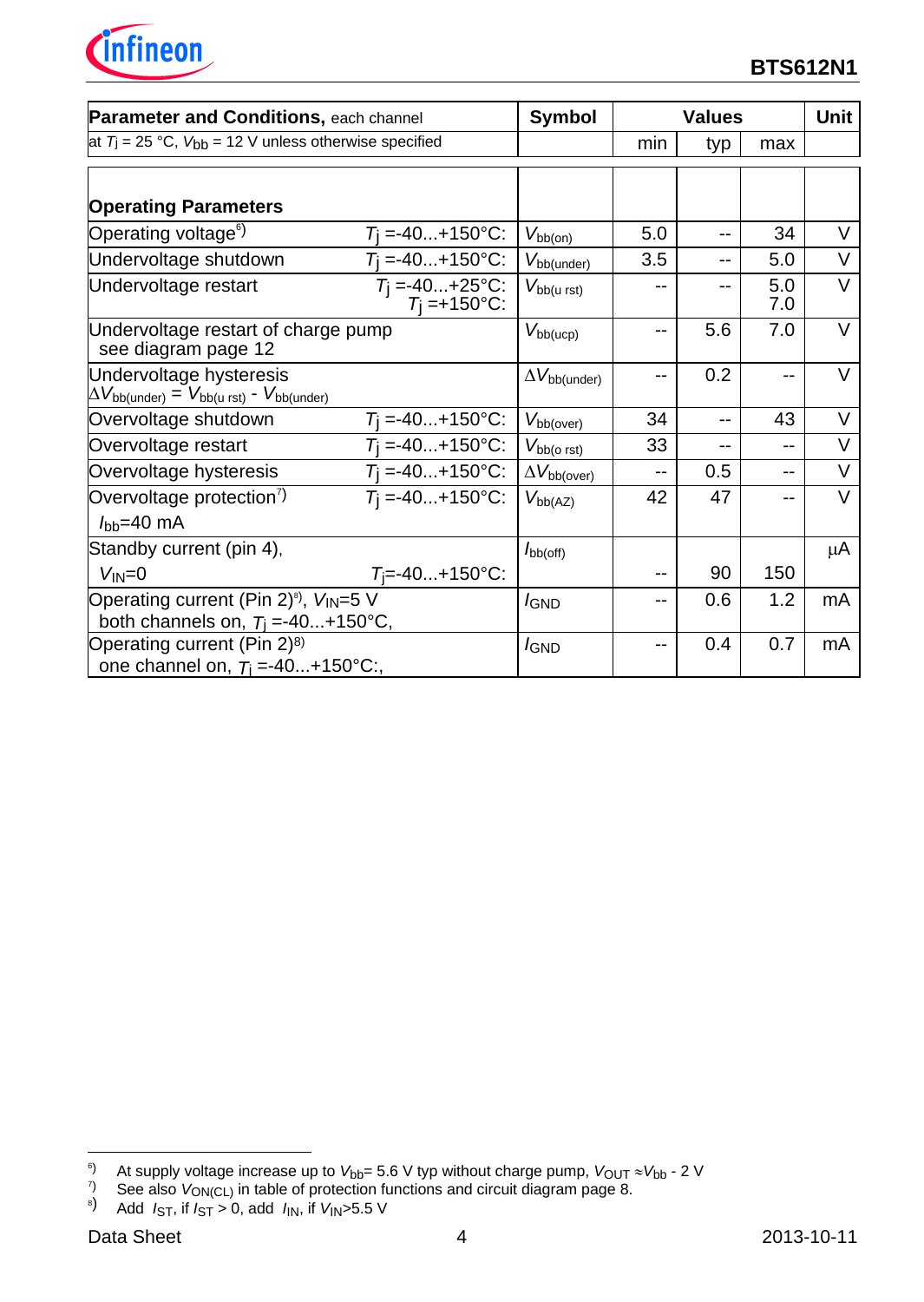nfineon

| <b>Parameter and Conditions, each channel</b>                                                                                  | <b>Symbol</b>               |                   | <b>Values</b>     |               | <b>Unit</b> |
|--------------------------------------------------------------------------------------------------------------------------------|-----------------------------|-------------------|-------------------|---------------|-------------|
| at $T_i = 25$ °C, $V_{bb} = 12$ V unless otherwise specified                                                                   |                             | min               | typ               | max           |             |
| <b>Protection Functions<sup>9</sup></b>                                                                                        |                             |                   |                   |               |             |
| Initial peak short circuit current limit (pin 4 to 1<br>or $7)$                                                                | $I_{L(SCp)}$                |                   |                   |               |             |
| $T_j = -40^{\circ}$ C:<br>$T_j = 25^{\circ}$ C:<br>$T_j = +150^{\circ}$ C:                                                     |                             | 5.5<br>4.5<br>2.5 | 9.5<br>7.5<br>4.5 | 13<br>11<br>7 | A           |
| Repetitive short circuit shutdown current limit                                                                                | $I_{L(SCr)}$                |                   |                   |               |             |
| $T_i = T_{it}$ (see timing diagrams, page 12)                                                                                  |                             | --                | 4                 | --            | A           |
| Output clamp (inductive load switch off)<br>$I_1 = 40$ mA:<br>at $V_{\text{OUT}} = V_{\text{bb}}$ - $V_{\text{ON}(\text{CL})}$ | $V_{ON(CL)}$                | 41                | 47                | 53            | V           |
| Thermal overload trip temperature                                                                                              | $\mathcal{T}_{\rm it}$      | 150               | --                | $- -$         | $^{\circ}C$ |
| Thermal hysteresis                                                                                                             | $\varDelta T_{\mathrm{jt}}$ |                   | 10                | $- -$         | K           |
| Reverse battery (pin 4 to 2) <sup>10</sup> )                                                                                   | $-V_{bb}$                   | --                | --                | 32            | V           |
| Reverse battery voltage drop (Vout > Vbb)                                                                                      |                             |                   |                   |               |             |
| $T = 150$ °C:<br>$I_L$ = -1.9 A, each channel                                                                                  | $-V_{ON(rev)}$              |                   | 610               | $-$           | mV          |
| <b>Diagnostic Characteristics</b>                                                                                              |                             |                   |                   |               |             |
| Open load detection current<br>(included in standby current lbb(off))                                                          | $I_{L(\text{off})}$         |                   | 30                |               | μA          |
| $T_i = -40.150$ °C:<br>Open load detection voltage                                                                             | $V_{\text{OUT}(\text{OL})}$ | $\overline{2}$    | 3                 | 4             |             |

j 9) Integrated protection functions are designed to prevent IC destruction under fault conditions described in the data sheet. Fault conditions are considered as "outside" normal operating range. Protection functions are not designed for continuous repetitive operation.

 $10$ ) Requires 150  $\Omega$  resistor in GND connection. The reverse load current through the intrinsic drain-source diode has to be limited by the connected load. Note that the power dissipation is higher compared to normal operating conditions due to the voltage drop across the intrinsic drain-source diode. The temperature protection is not active during reverse current operation! Input and Status currents have to be limited (see max. ratings page 2 and circuit page 8).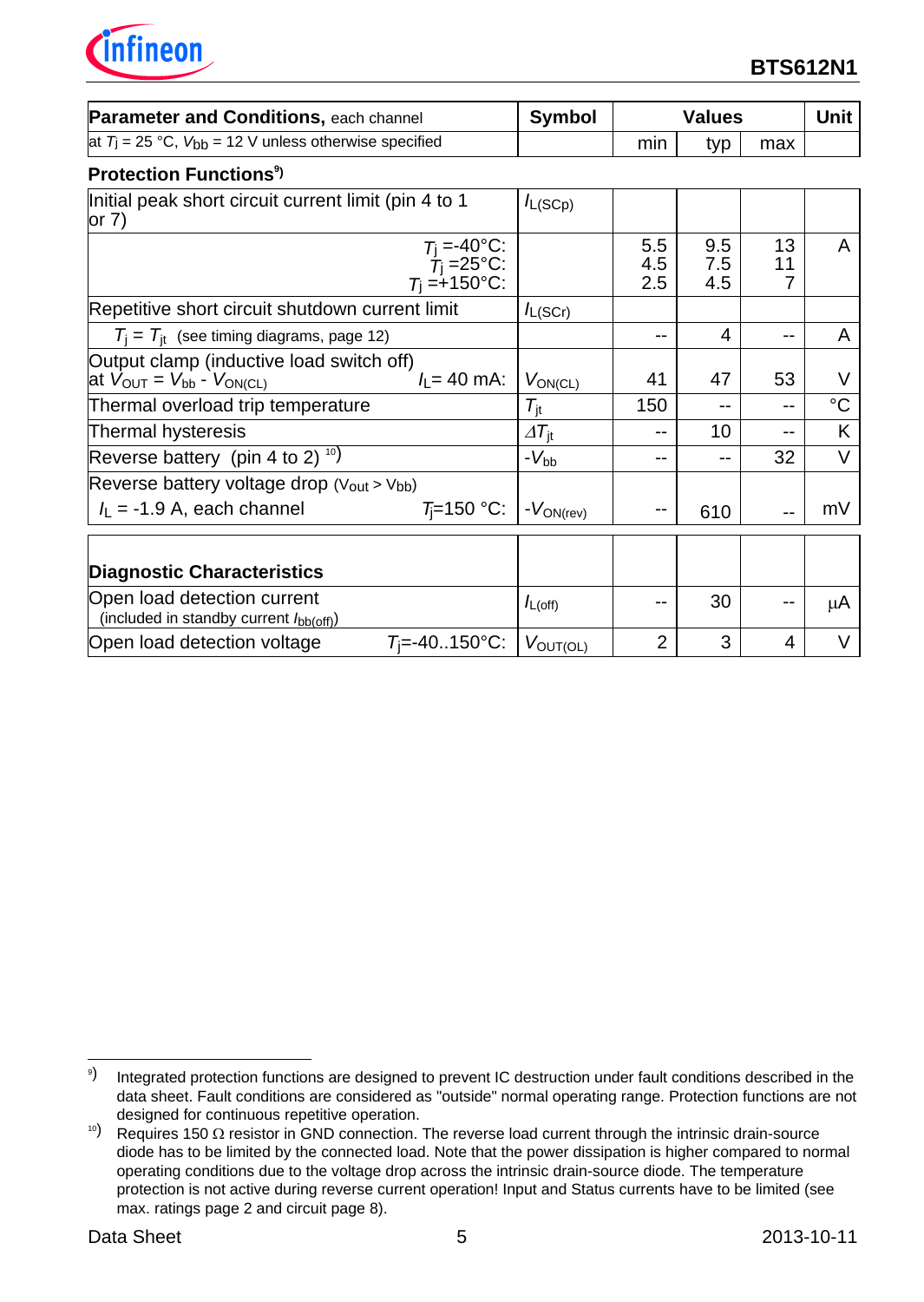

| <b>Parameter and Conditions, each channel</b>                                                    | <b>Symbol</b>               |     | <b>Values</b> |     | Unit          |
|--------------------------------------------------------------------------------------------------|-----------------------------|-----|---------------|-----|---------------|
| at $T_1 = 25$ °C, $V_{bb} = 12$ V unless otherwise specified                                     |                             | min | typ           | max |               |
| Input and Status Feedback <sup>11</sup>                                                          |                             |     |               |     |               |
| Input resistance<br>$T_i = -40150^{\circ}$ C, see circuit page 7                                 | $R_{I}$                     | 2.5 | 3.5           | 6   | $k\Omega$     |
| Input turn-on threshold voltage                                                                  | $V_{IN(T+)}$                | 1.7 |               | 3.5 | V             |
| Input turn-off threshold voltage<br>$T_{i} = -40$                                                | $V_{IN(T-)}$                | 1.5 |               |     | V             |
| Input threshold hysteresis                                                                       | $\Delta V_{IN(T)}$          |     | 0.5           |     | $\vee$        |
| Off state input current (pin 3 or 6), $V_{\text{IN}} = 0.4 \text{ V}$ ,<br>$T_1 = -40. + 150$ °C | $I_{\text{IN}(\text{off})}$ | 1   |               | 50  | μA            |
| On state input current (pin 3 or 6), $V_{\text{IN}} = 3.5$ V,<br>$T_i = -40. + 150$ °C           | $I_{\text{IN(on)}}$         | 20  | 50            | 90  | μA            |
| Delay time for status with open load<br>after Input neg. slope (see diagram page 12)             | $t_{d(ST O L3)}$            |     | 220           |     | $\mu$ S       |
| Status output (open drain)                                                                       |                             |     |               |     |               |
| Zener limit voltage $T_1 = -40+150^{\circ}C$ , $I_{ST} = +1.6$ mA:                               | $V_{ST(high)}$              | 5.4 | 6.1           |     | $\mathcal{U}$ |
| ST low voltage $T_1 = -40+25$ °C, $I_{ST} = +1.6$ mA:                                            | $V_{ST(low)}$               |     |               | 0.4 |               |
| $T_1$ = +150°C, $I_{ST}$ = +1.6 mA:                                                              |                             |     |               | 0.6 |               |

-

 $^{11)}$  If a ground resistor  $\mathsf{R}_{\mathsf{GND}}$  is used, add the voltage drop across this resistor.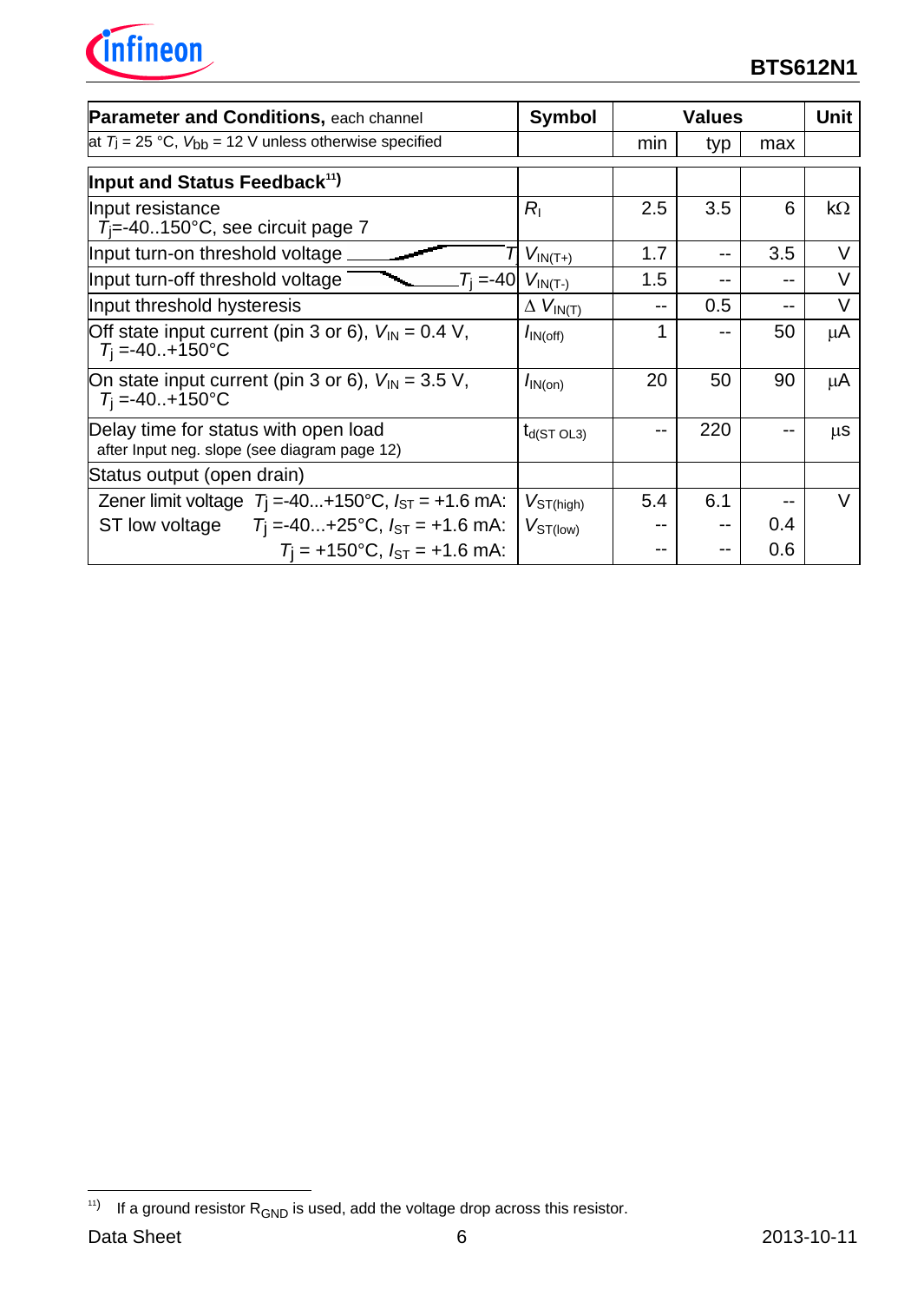

# **Truth Table**

|                                  |              | IN <sub>1</sub> | IN <sub>2</sub>    | OUT <sub>1</sub>        | OUT <sub>2</sub>                                            | <b>ST</b>             | <b>ST</b>       |
|----------------------------------|--------------|-----------------|--------------------|-------------------------|-------------------------------------------------------------|-----------------------|-----------------|
|                                  |              |                 |                    |                         |                                                             | <b>BTS611L1</b>       | <b>BTS612N1</b> |
| <b>Normal operation</b>          |              | L               | L                  | L                       | L                                                           | Н                     | н               |
|                                  |              |                 | н                  |                         | Н                                                           | н                     | н               |
|                                  |              | н               |                    | H                       | L                                                           | H                     | H               |
|                                  |              | н               | н                  | н                       | н                                                           | Н                     | н               |
| Open load                        | Channel 1    | L               | L                  | z                       | L                                                           | $H(L^{12})$           | L               |
|                                  |              |                 | н                  | Z                       | H                                                           | Н                     | H               |
|                                  |              | н               | X                  | н                       | $\pmb{\mathsf{X}}$                                          |                       | H               |
|                                  | Channel 2    | L               | L                  | L                       | Z                                                           | $H(L^{12})$           | L               |
|                                  |              | н               |                    | н                       | $\mathsf{Z}% _{M_{1},M_{2}}^{\alpha,\beta}(\mathbb{R}^{N})$ | н                     | Н               |
|                                  |              | X               | н                  | χ                       | H                                                           |                       | н               |
| <b>Short circuit to Vbb</b>      | Channel 1    | L               | L                  | Η                       | L                                                           | $\lfloor^{13}\rfloor$ | L               |
|                                  |              |                 | н                  | н                       | H                                                           | н                     | н               |
|                                  |              | н               | X                  | н                       | X                                                           | $H(L^{14})$           | н               |
|                                  | Channel 2    | L               | L                  | L                       | н                                                           | (13)                  | п               |
|                                  |              | Н               |                    | Н                       | н                                                           | H                     | Н               |
|                                  |              | X               | н                  | χ                       | Н                                                           | $H(L^{14})$           | н               |
| Overtemperature                  | both channel | L               |                    |                         |                                                             | Η                     | H               |
|                                  |              | X               | н                  |                         |                                                             |                       |                 |
|                                  |              | н               | $\pmb{\mathsf{X}}$ |                         |                                                             |                       |                 |
|                                  | Channel 1    | L               | X                  | L                       | $\pmb{\mathsf{X}}$                                          | $\mathsf{H}$          | н               |
|                                  |              | н               | X                  |                         | X                                                           |                       |                 |
|                                  | Channel 2    | X               | L                  | $\overline{\mathbf{x}}$ | L                                                           | H                     | н               |
|                                  |              | χ               | $\mathsf{H}$       | χ                       |                                                             |                       |                 |
| <b>Undervoltage/ Overvoltage</b> |              | X               | X                  | L                       | L                                                           | $\overline{H}$        | H               |

 $L = "Low" Level X = don't care Z = high impedance, potential depends on external circuit H = "High" Level States signal after the time delay shown in the diagrams (see fig 5. page 12)$ Status signal after the time delay shown in the diagrams (see fig 5. page 12)

### **Terms**



## **Input circuit (ESD protection)**



ESD zener diodes are not to be used as voltage clamp at DC conditions. Operation in this mode may result in a drift of the zener voltage (increase of up to 1 V).

j

 $12)$  With additional external pull up resistor

<sup>&</sup>lt;sup>13)</sup> An external short of output to  $V_{bb}$ , in the off state, causes an internal current from output to ground. If R<sub>GND</sub> is used, an offset voltage at the GND and ST pins will occur and the  $V_{ST}$  low signal may be errorious.

 $14)$  Low resistance to  $V_{\text{bb}}$  may be detected in the ON-state by the no-load-detection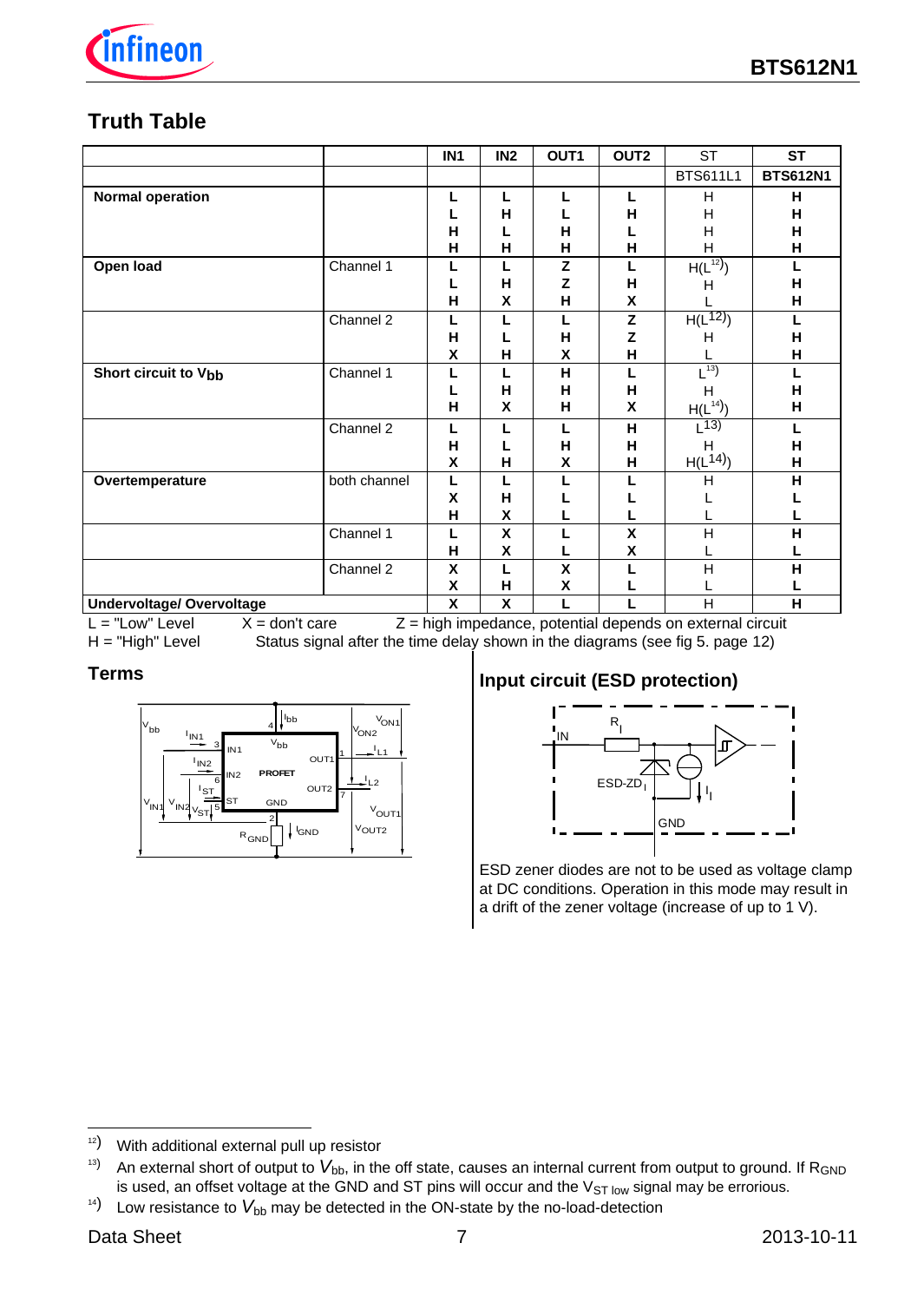

#### **Status output**



ESD-Zener diode: 6.1 V typ., max 5 mA;  $RST(ON)$  < 380  $\Omega$  at 1.6 mA, ESD zener diodes are not to be used as voltage clamp at DC conditions. Operation in this mode may result in a drift of the zener voltage (increase of up to 1 V).

#### **Inductive and overvoltage output clamp**



*V*<sub>ON</sub> clamped to 47 V typ.

#### **Overvolt. and reverse batt. protection**



 $V_{Z1} = 6.1$  V typ.,  $V_{Z2} = 47$  V typ.,  $R = 3.5$  k $\Omega$  typ,  $R$ GND= 150  $\Omega$ 

## **Open-load detection**

OFF-state diagnostic condition:  $V_{\text{OUT}} > 3$  V typ.; IN low



#### **GND disconnect**



Any kind of load. In case of Input=high is  $V_{\text{OUT}} \approx V_{\text{IN}} - V_{\text{IN}(T+)}$ . Due to  $V_{GND} > 0$ , no  $V_{ST} =$  low signal available.

### **GND disconnect with GND pull up**



Any kind of load. If VGND <sup>&</sup>gt; *V*IN - *V*IN(T+) device stays off Due to  $V_{GND}$  >0, no  $V_{ST}$  = low signal available.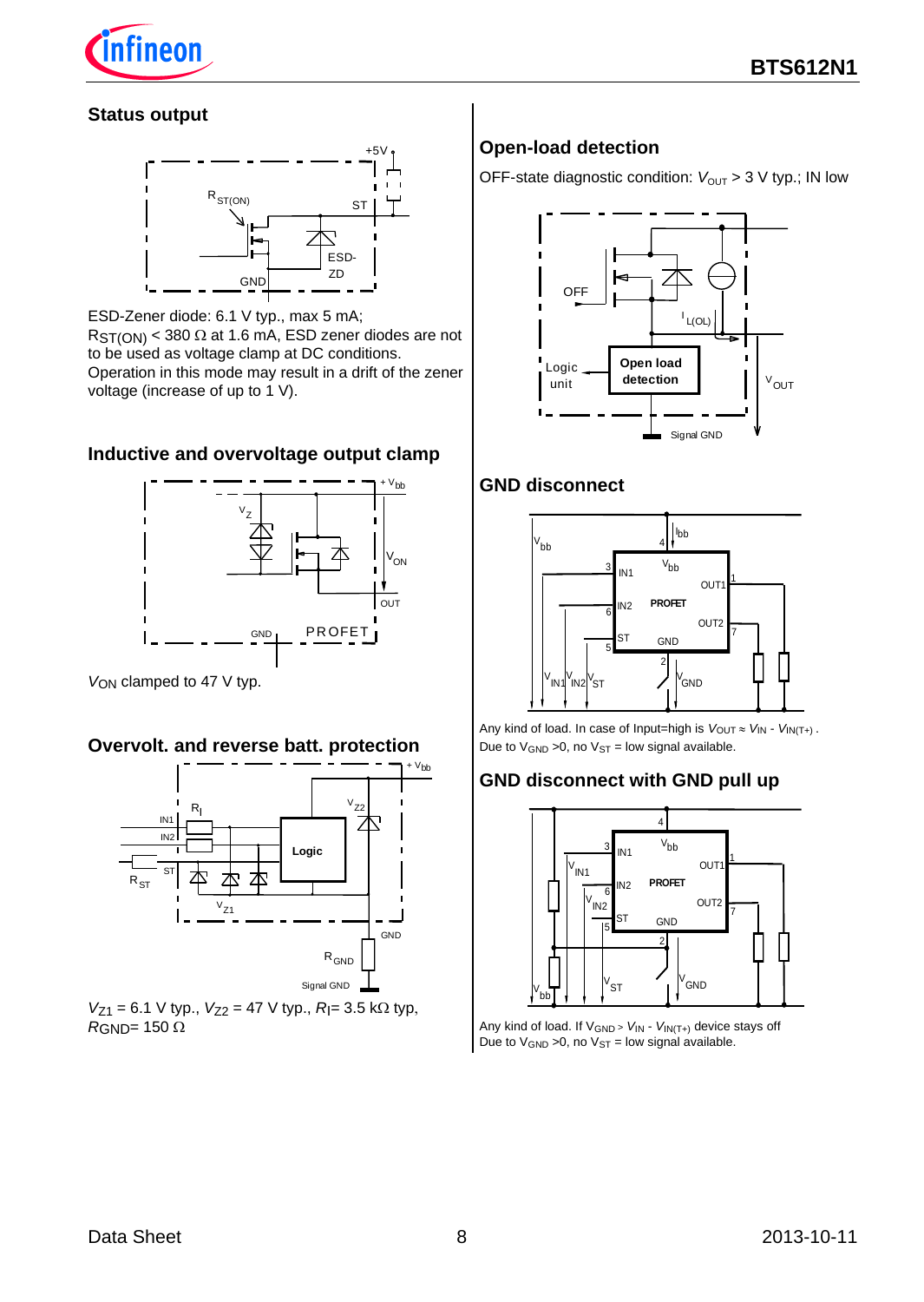

#### **Vbb disconnect with energized inductive load**



Normal load current can be handled by the PROFET itself.

#### **Vbb disconnect with charged external inductive load**



If other external inductive loads L are connected to the PROFET, additional elements like D are necessary.

## **Inductive Load switch-off energy dissipation**



Energy stored in load inductance:

$$
E_{L} = \frac{1}{2} \cdot L \cdot I_{L}^{2}
$$

While demagnetizing load inductance, the energy dissipated in PROFET is

$$
E_{\text{AS}}\!\!=\mathrm{E}_{\text{bb}}+\mathrm{E}_{\text{L}}\cdot\mathrm{E}_{\text{R}}\!\!=\!\int\mathsf{V}_{\text{ON}(\text{CL})}\!\cdot\!\mathrm{i}_{\text{L}}\!\left(\mathrm{t}\right)\,\mathrm{d}\mathrm{t},
$$

with an approximate solution for  $R_L > 0 \Omega$ :

$$
E_{\text{AS}} = \frac{I_{\text{L}} \cdot L}{2 \cdot R_{\text{L}}} \cdot (V_{\text{bb}} + |V_{\text{OUT(CL)}}|) \cdot \ln \left(1 + \frac{I_{\text{L}} \cdot R_{\text{L}}}{|V_{\text{OUT(CL)}}|}\right)
$$

**Maximum allowable load inductance for a single switch off** (both channels parallel) *L* = *f*( $I_L$ );  $T_{j,stat}$  = 150°C,  $T_C$  = 150°C const.,  $V_{bb} = 12 \text{ V}, \ R_{L} = 0 \Omega$ 

*L* [mH]

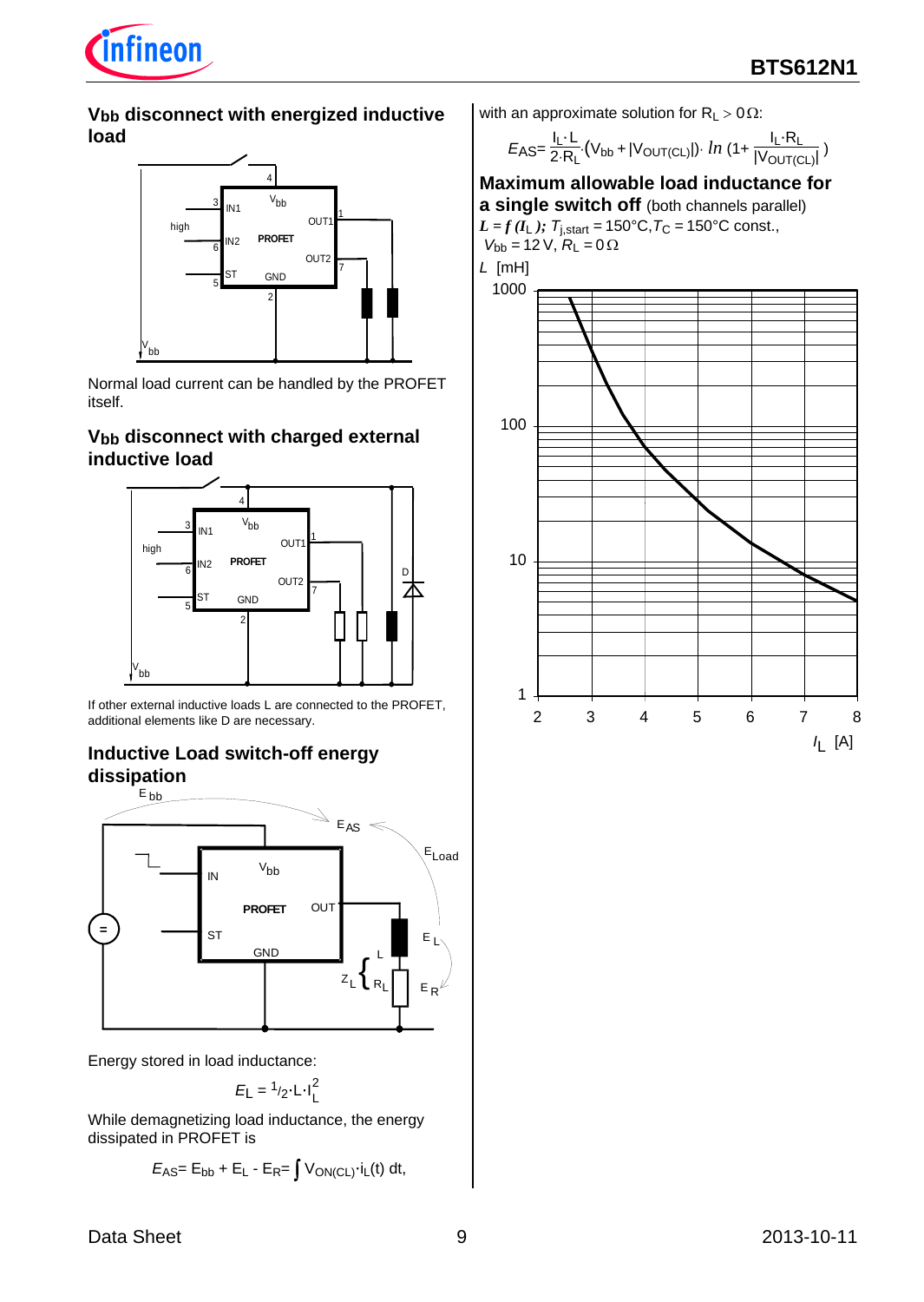

#### **Typ. transient thermal impedance chip case**



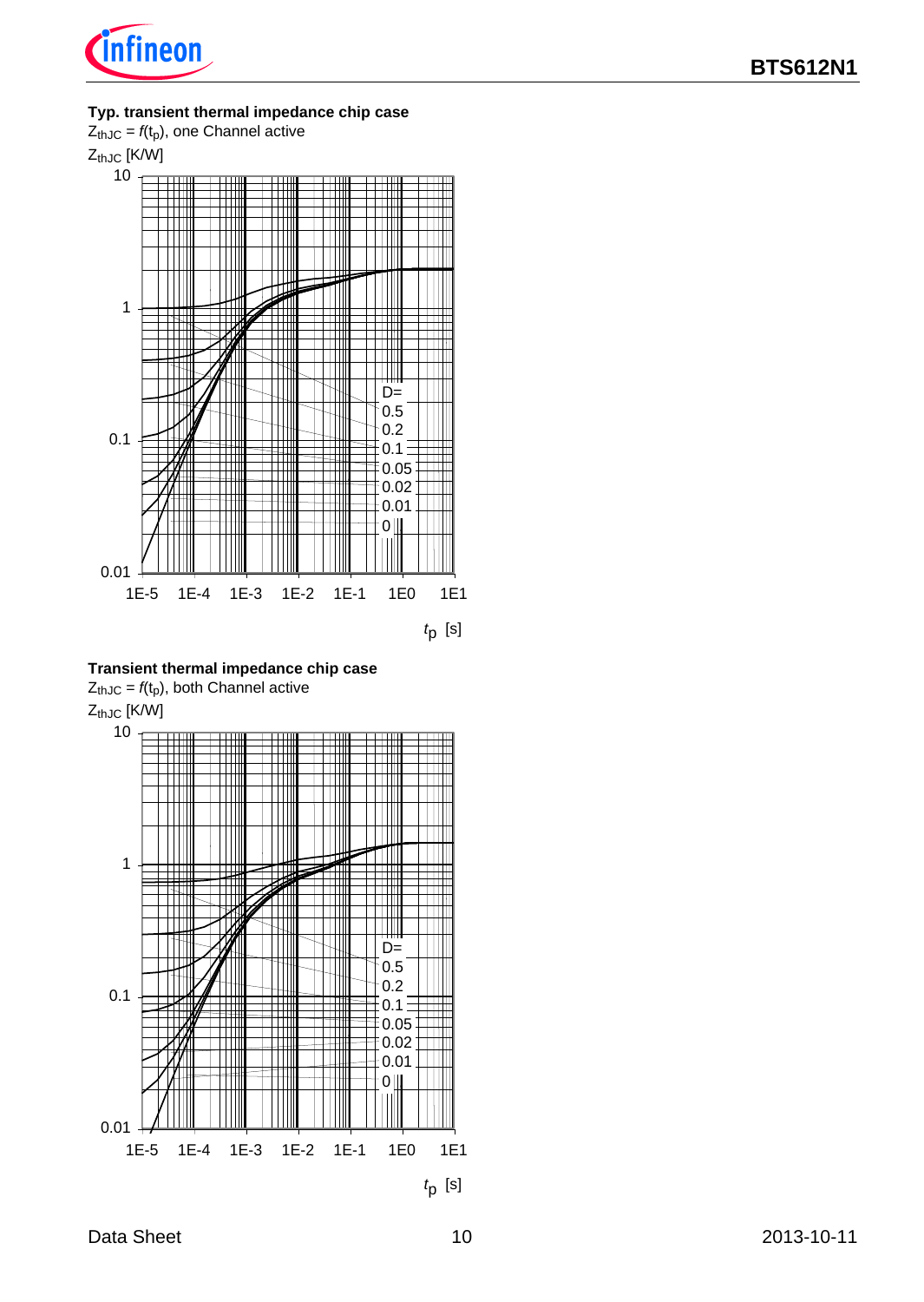

# **BTS612N1**

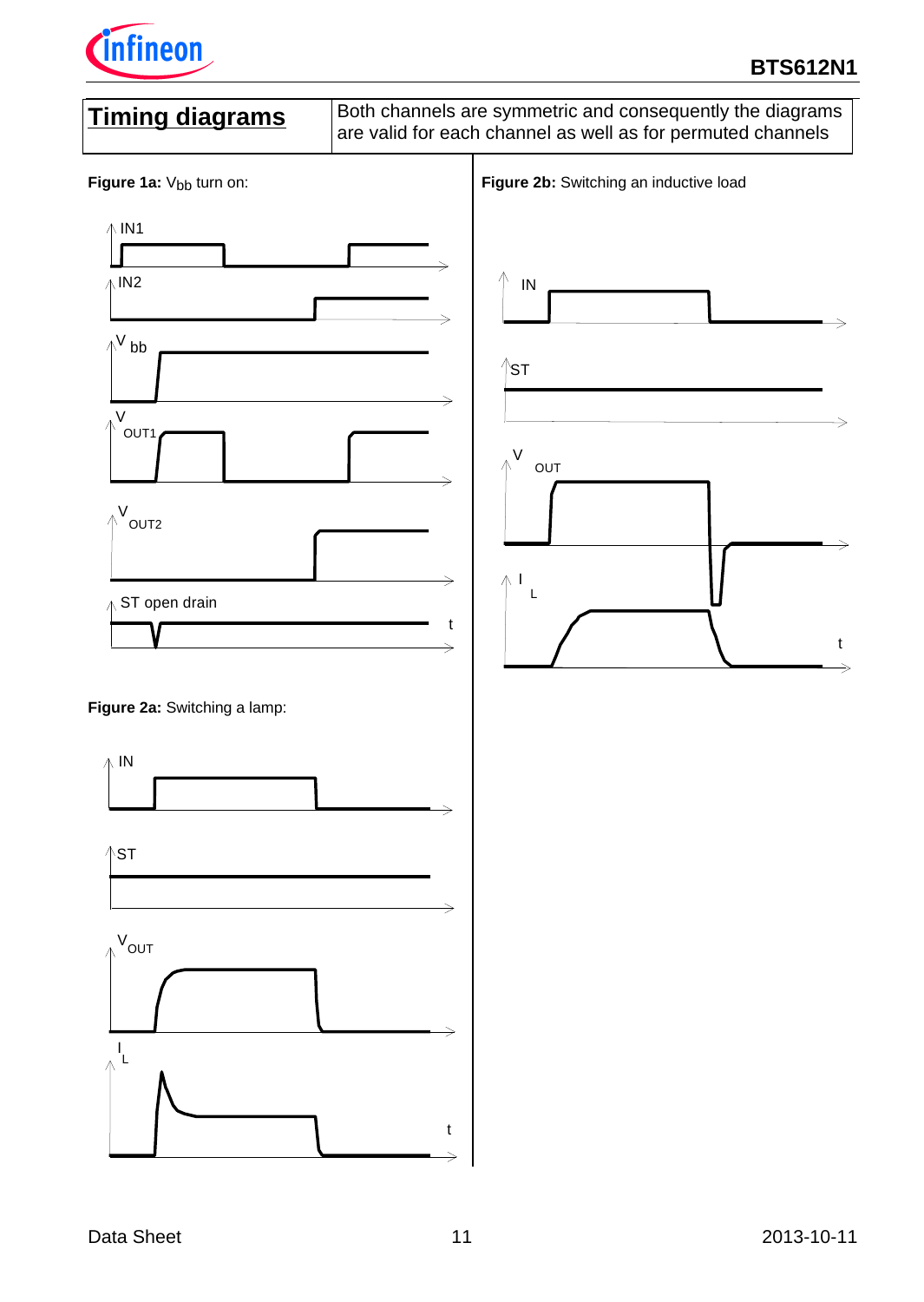

#### **Figure 3a:** Short circuit

shut down by overtempertature, reset by cooling



Heating up may require several milliseconds, depending on external conditions

# **Figure 4a: Overtemperature:**

Reset if *T*j <*T*jt



**Figure 5a:** Open load: detection in OFF-state, turn on/off to open load



 $t_{d(ST,OL3)}$  depends on external circuitry because of high impedance

\*)  $I_L = 30 \mu A$  typ

#### **Figure 6a:** Undervoltage:

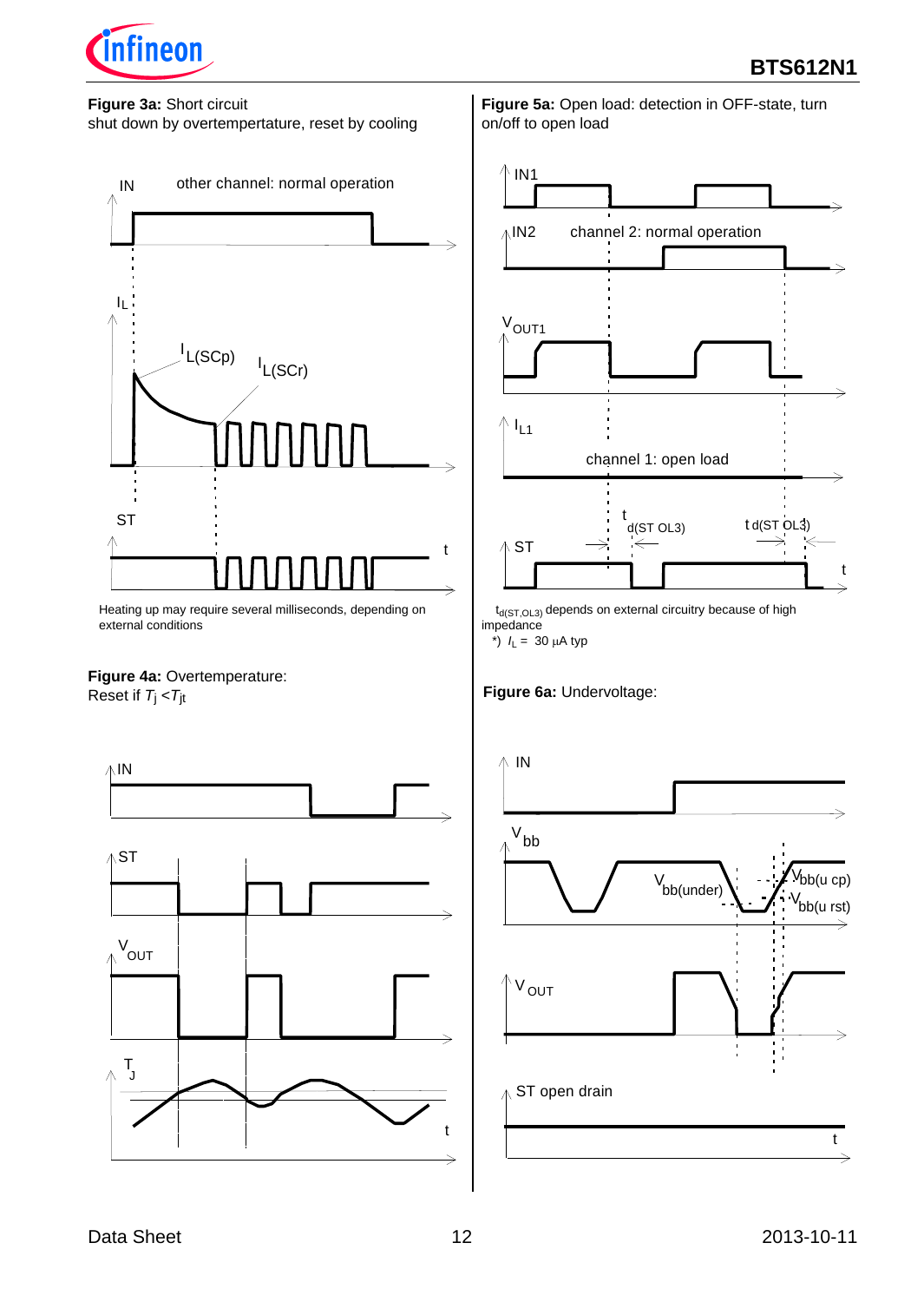

#### **Figure 6b:** Undervoltage restart of charge pump



charge pump starts at  $V_{bb(ucp)}$  =5.6 V typ.